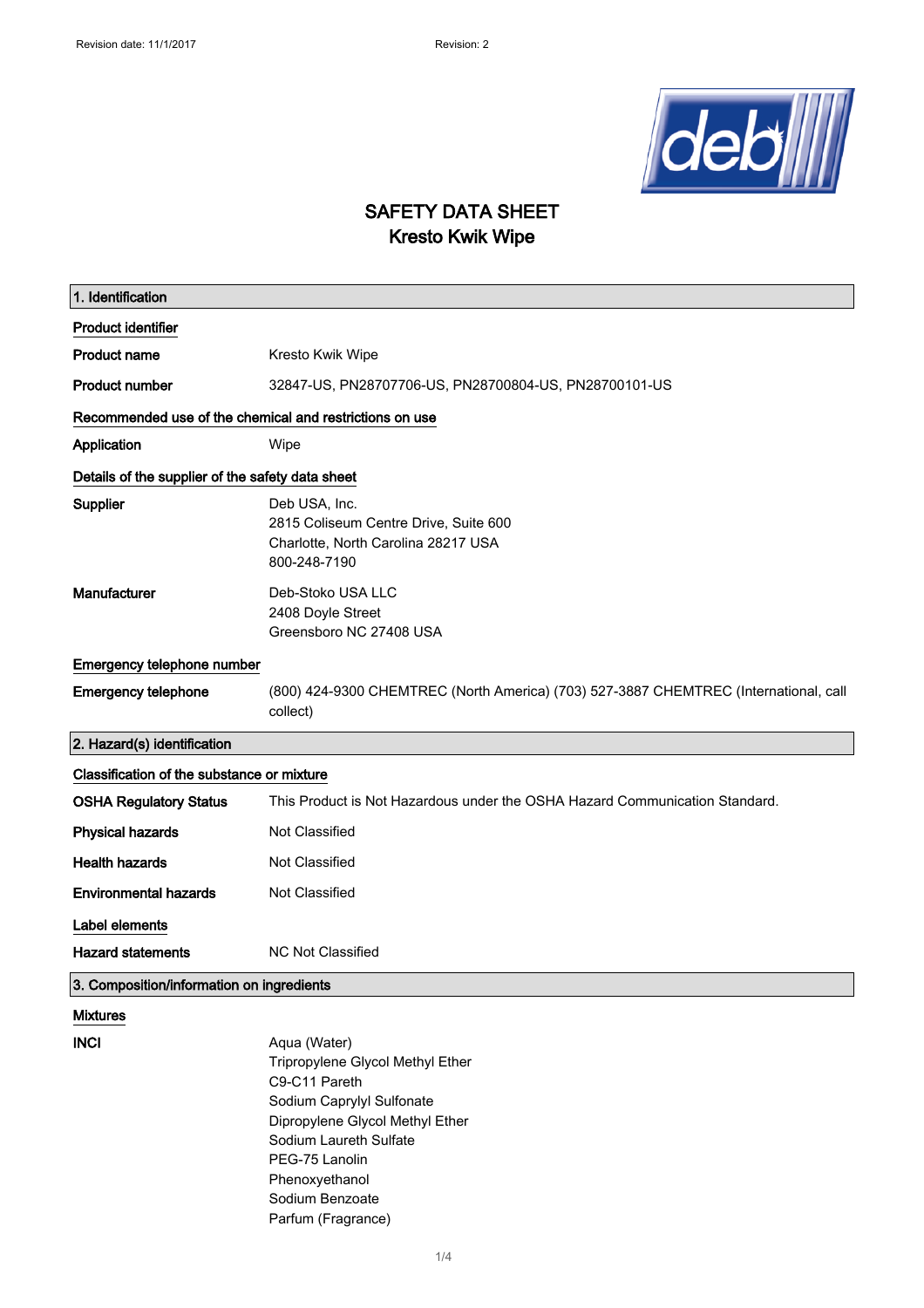# Kresto Kwik Wipe

| 4. First-aid measures                                               |                                                                                                                                                              |  |
|---------------------------------------------------------------------|--------------------------------------------------------------------------------------------------------------------------------------------------------------|--|
| Description of first aid measures                                   |                                                                                                                                                              |  |
| Ingestion                                                           | Get medical attention immediately.                                                                                                                           |  |
| <b>Skin Contact</b>                                                 | Intended as a cosmetic hand cleaner. Non-toxic.                                                                                                              |  |
| Eye contact                                                         | In case of contact, immediately flush eyes with large amounts of water, continuing to flush for<br>15 minutes. If irritation persists get medical attention. |  |
| <b>Protection of first aiders</b>                                   | None                                                                                                                                                         |  |
| Most important symptoms and effects, both acute and delayed         |                                                                                                                                                              |  |
| <b>General information</b>                                          | None.                                                                                                                                                        |  |
| 5. Fire-fighting measures                                           |                                                                                                                                                              |  |
| <b>Extinguishing media</b>                                          |                                                                                                                                                              |  |
| Suitable extinguishing media                                        | Water spray, foam, dry powder or carbon dioxide.                                                                                                             |  |
| Special hazards arising from the substance or mixture               |                                                                                                                                                              |  |
| <b>Specific hazards</b>                                             | Not applicable.                                                                                                                                              |  |
| <b>Advice for firefighters</b>                                      |                                                                                                                                                              |  |
| Protective actions during<br>firefighting                           | No specific firefighting precautions known.                                                                                                                  |  |
| 6. Accidental release measures                                      |                                                                                                                                                              |  |
| Personal precautions, protective equipment and emergency procedures |                                                                                                                                                              |  |
| <b>Personal precautions</b>                                         | Take care as floors and other surfaces may become slippery.                                                                                                  |  |
| <b>Environmental precautions</b>                                    |                                                                                                                                                              |  |
| <b>Environmental precautions</b>                                    | The product is not expected to be toxic to aquatic organisms.                                                                                                |  |
| Methods and material for containment and cleaning up                |                                                                                                                                                              |  |
| Methods for cleaning up                                             | Shovel into dry containers. Cover and move the containers. Flush the area with water.                                                                        |  |
| 7. Handling and storage                                             |                                                                                                                                                              |  |
| Precautions for safe handling                                       |                                                                                                                                                              |  |
| <b>Usage precautions</b>                                            | no special requirements                                                                                                                                      |  |
| Conditions for safe storage, including any incompatibilities        |                                                                                                                                                              |  |
| <b>Storage precautions</b>                                          | no special requirements                                                                                                                                      |  |
| Specific end uses(s)                                                |                                                                                                                                                              |  |
| Specific end use(s)                                                 | The identified uses for this product are detailed in Section 1.                                                                                              |  |
| 8. Exposure Controls/personal protection                            |                                                                                                                                                              |  |
| <b>Exposure controls</b>                                            |                                                                                                                                                              |  |
| Eye/face protection                                                 | No specific eye protection required during normal use.                                                                                                       |  |
| Hand protection                                                     | Not applicable.                                                                                                                                              |  |
| Hygiene measures                                                    | No specific hygiene procedures recommended but good personal hygiene practices should<br>always be observed when working with chemical products.             |  |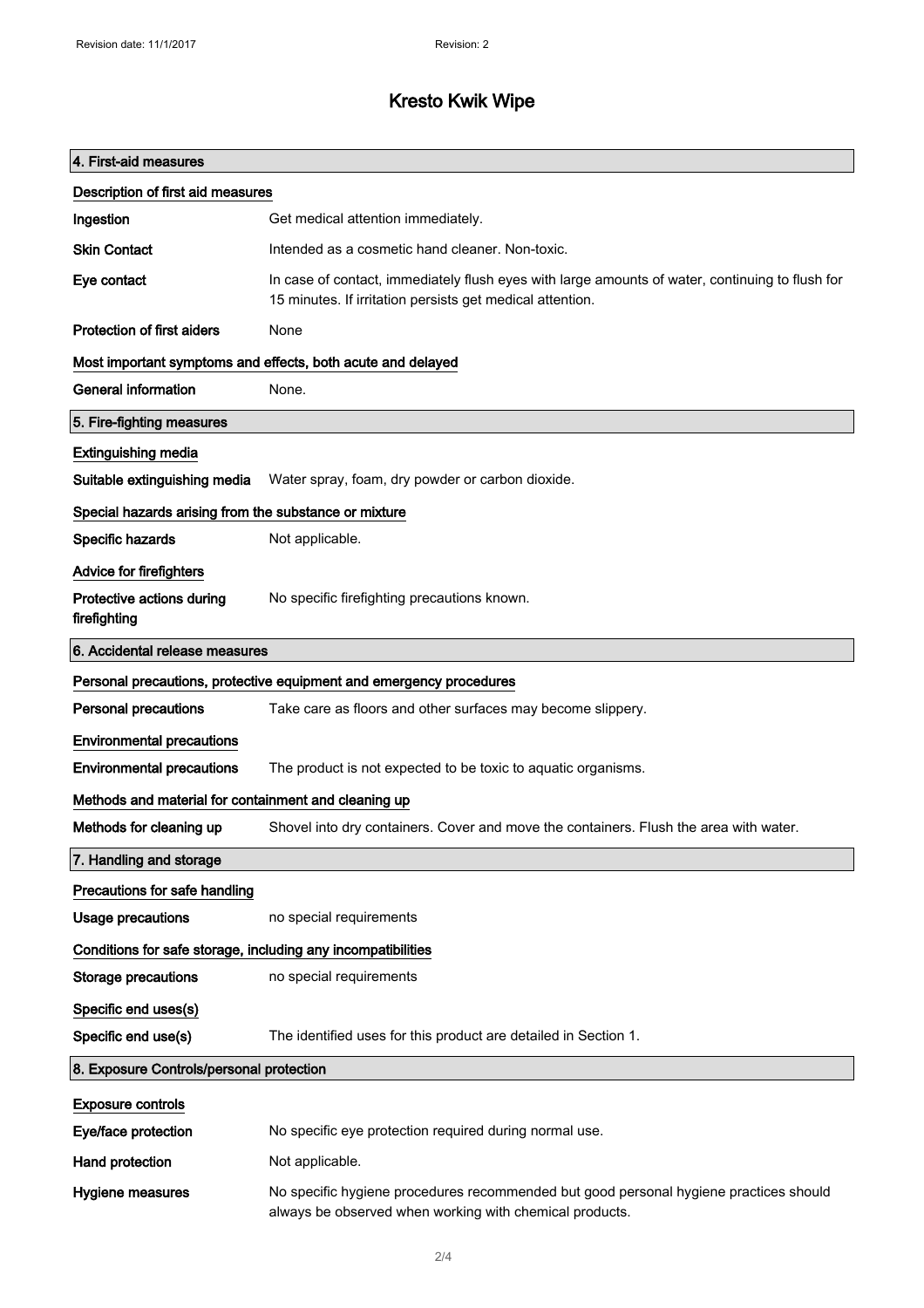# Kresto Kwik Wipe

| 9. Physical and Chemical Properties                   |                                                                                                                   |  |
|-------------------------------------------------------|-------------------------------------------------------------------------------------------------------------------|--|
| Information on basic physical and chemical properties |                                                                                                                   |  |
| Appearance                                            | Colorless liquid saturated onto towels                                                                            |  |
| Odor                                                  | Fragrant                                                                                                          |  |
| pH                                                    | $5.5 - 7.0(10\%)$                                                                                                 |  |
| <b>Relative density</b>                               | approx. 1.01                                                                                                      |  |
| 10. Stability and reactivity                          |                                                                                                                   |  |
| Reactivity                                            | Stable under normal conditions                                                                                    |  |
| <b>Stability</b>                                      | Stable at normal ambient temperatures.                                                                            |  |
| Possibility of hazardous<br>reactions                 | No information available                                                                                          |  |
| <b>Conditions to avoid</b>                            | Keep at temperature not exceeding 40°C.                                                                           |  |
| Materials to avoid                                    | No information available                                                                                          |  |
| 11. Toxicological information                         |                                                                                                                   |  |
| Information on toxicological effects                  |                                                                                                                   |  |
| <b>Toxicological effects</b>                          | No information available.                                                                                         |  |
| 12. Ecological Information                            |                                                                                                                   |  |
| <b>Toxicity</b>                                       | Not applicable.                                                                                                   |  |
| Persistence and degradability                         |                                                                                                                   |  |
| Persistence and degradability                         | No data available.                                                                                                |  |
| <b>Bioaccumulative potential</b>                      |                                                                                                                   |  |
| <b>Bio-Accumulative Potential</b>                     | Not known.                                                                                                        |  |
| Mobility in soil                                      |                                                                                                                   |  |
| <b>Mobility</b>                                       | Not known.                                                                                                        |  |
| Other adverse effects                                 |                                                                                                                   |  |
| Other adverse effects                                 | Not known.                                                                                                        |  |
| 13. Disposal considerations                           |                                                                                                                   |  |
| Waste treatment methods                               |                                                                                                                   |  |
| <b>General information</b>                            | Dispose of waste product or used containers in accordance with local regulations                                  |  |
| 14. Transport information                             |                                                                                                                   |  |
| General                                               | The product is not covered by international regulations on the transport of dangerous goods<br>(IMDG, IATA, DOT). |  |
| <b>UN Number</b>                                      |                                                                                                                   |  |
| Not applicable.                                       |                                                                                                                   |  |